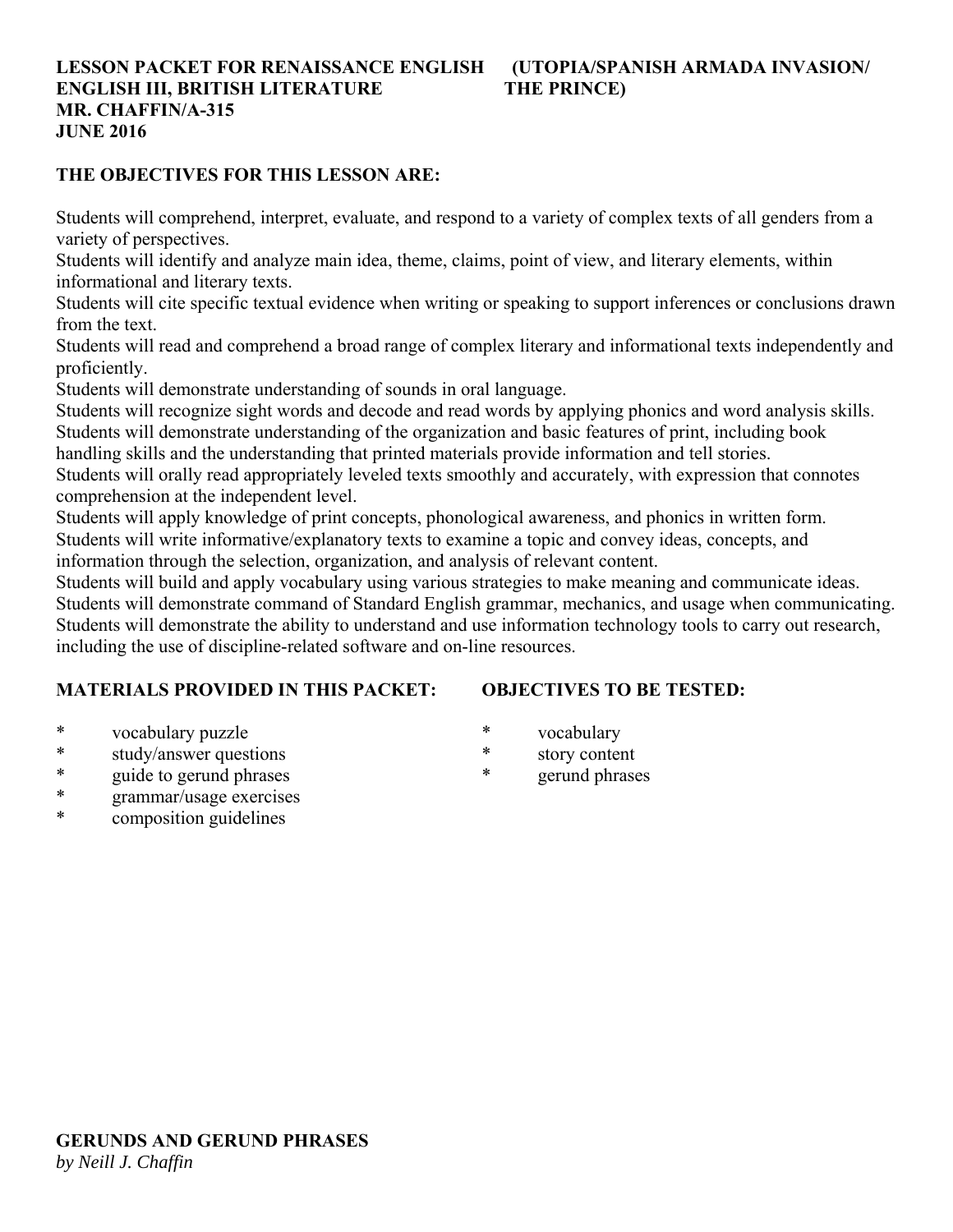The gerund phrase is another type of verbal *(participial phrases, infinitive phrases, and gerund phrases).* A gerund is the present participle of a verb used as a noun. Since the gerund is used as a noun, it can function in the same capacity as any other noun or pronoun.

All verbs have four principal parts: the present, the past, the past participle, and the present participle. The present participle of a verb can be used as the main verb in a verb phrase. The present participle can also be used as a noun. It is then called a gerund. All present participles-and thus all gerunds-end in *-ing*.

We are **teaching** the younger children to pack their supplies. *(present participle as main verb)* They could have been **flying** too low. *(present participle as main verb)* **Teaching** is a difficult but important career. *(present participle as gerund: subject)* He really enjoyed **flying**. *(present participle as gerund: direct object)* She made **singing** her focus in life. *(present participle as gerund: indirect object)*

When a gerund is part of a phrase, it is called a **gerund phrase**. The gerund phrase will *usually* begin with the gerund, although a modifier may precede it. The phrase may have a prepositional phrase, a direct object, etc.

| Grinding excess solder from the surface took a lot of time.    | (gerund phrase including a              |  |  |
|----------------------------------------------------------------|-----------------------------------------|--|--|
|                                                                | direct object and a prepositional       |  |  |
|                                                                | <i>phrase: subject of the sentence)</i> |  |  |
| You should give jumping off the roof a try!                    | (gerund phrase including a              |  |  |
|                                                                | prepositional phrase: indirect          |  |  |
|                                                                | <i>object of the sentence</i> )         |  |  |
| They enjoyed carefully weaving straw baskets.                  | (gerund phrase including an             |  |  |
|                                                                | introductory adverb and a               |  |  |
|                                                                | direct object: direct object of the     |  |  |
| sentence)                                                      |                                         |  |  |
| His favorite activity, <i>fixing clocks</i> , was interesting. | (gerund phrase including a direct)      |  |  |
|                                                                | <i>object: appositive phrase to the</i> |  |  |
|                                                                | subject of the sentence)                |  |  |
| She exercised by flying off the handle.                        | (gerund phrase including a              |  |  |
|                                                                | prepositional phrase: object of a       |  |  |
|                                                                | <i>preposition</i> )                    |  |  |

**When a pronoun comes before a gerund phrase, the pronoun must be in the possessive form. This is because the pronoun will modify the gerund; you cannot use an object case pronoun as a modifier:**

We enjoyed **him** singing. We enjoyed **his** singing. We envied **them** winning the prize. We envied **their** winning the prize.

#### **Do not confuse gerund phrases with participial phrases or verb phrases:**

**Weaving straw baskets**, he made a few dollars each day. *(participial phrase modifying "he")* **Weaving straw baskets** was how he made a few dollars each day. *(gerund phrase as subject of sentence)* He was **weaving straw baskets** to make a few dollars each day. *(main verb in a verb phrase followed by an adjective and a direct object)* 

#### **EXERCISE ON GERUNDS AND GERUND PHRASES**

*Directions: Circle the gerunds/gerund phrases. Then tell how the gerund/gerund phrase is used (subject, direct object, appositive, object of a preposition, etc.):*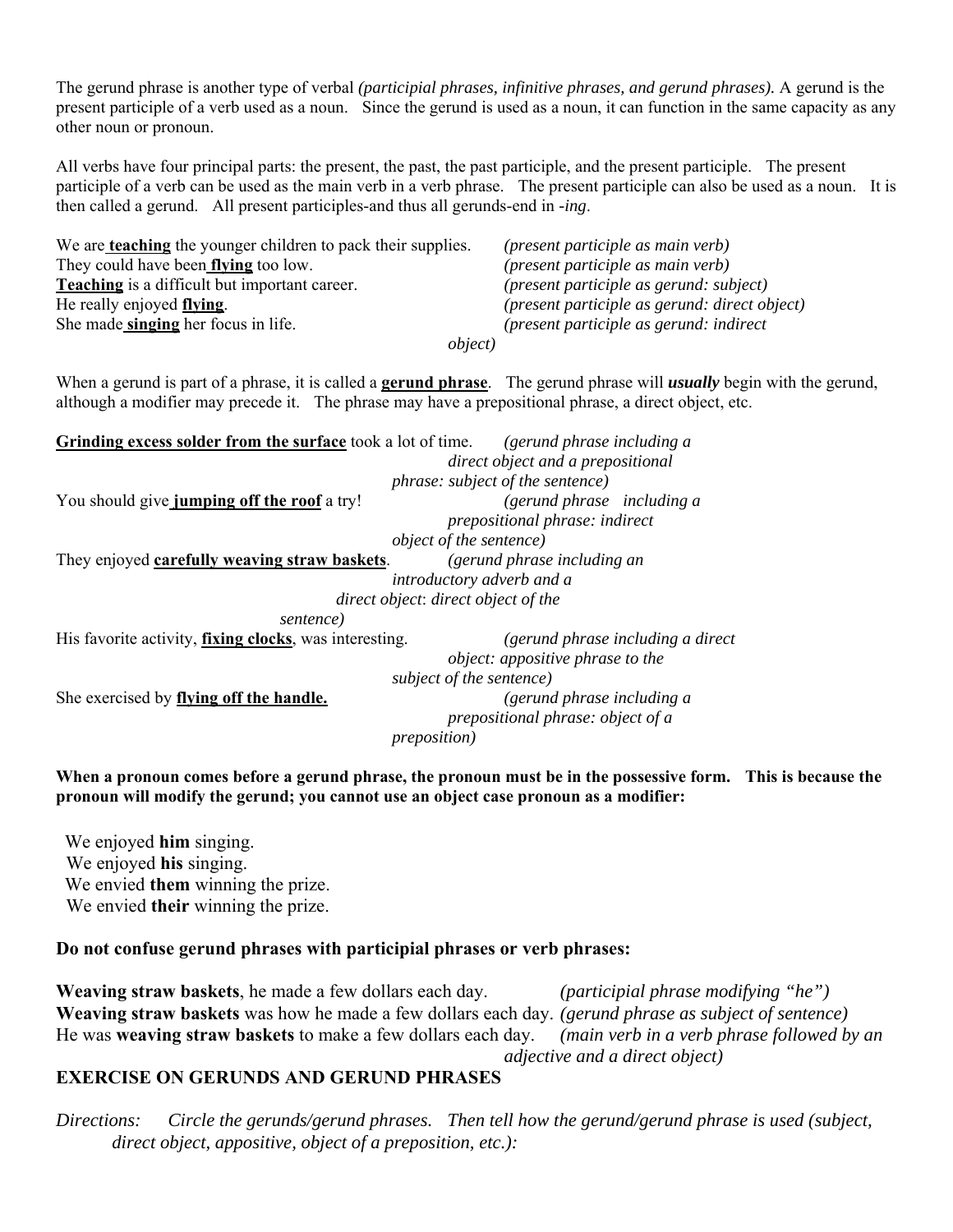- 01. Lying out in the sun was her favorite activity. (5)
- 02. She gave lying out in the sun her daily attention. (5)
- $\overline{03}$ . She ignored the dangers of lying out in the sun. (5)
- 04. She enjoyed lying out in the sun. (5)
- 05. Her favorite activity was lying out in the sun. (5)
- 06. Her favorite activity, lying out in the sun, caused her considerable skin damage. (5)
- 07. Getting good grades is a worthwhile pursuit. (3)
- 08. He passed the time by writing a test. (3)
- $\overline{09}$ . Sleeping is what the cat does best. (1)
- 10. They enjoyed walking in the city park. (5)

# **EXERCISE ON PARTICIPLES AND PARTICIPIAL PHRASES**

*Directions: Circle the participles/participial phrases:*

- 01. Raised on a remote farm, the girl knew nothing of the amenities provided by a large city.  $(5)(5)$
- 02. The men getting off the elevator are the visitors from Slovenia. (4)
- 03. Having been identified, the culprit gave himself up to the police. (3)
- 04. Heavy wooden posts set in concrete supported the pavilion roof. (3)
- 05. Positioned near the entrance to the arena, food kiosks did a brisk business. (7)
- 06. Struck by sunlight, the building glittered brightly. (3)
- 07. The thieves were caught while trying to get away. (5)
- 08. Chuckling to himself, the teacher signed a pass for the student. (3)
- 09. The signs printed on heavy paper warned of the construction hazards lying ahead. (4) (2)
- 10. The armadillo blinded by the headlights became road kill. (4)

# **EXERCISE ON VARIOUS KINDS OF PHRASES**

*Directions: Determine the identity of the bold-faced phrase (verb phrase, prepositional phrase, gerund phrase, participial phrase):*

- 01. **Hitting the ball** was the main concern of the boys playing on the team.
- 02. Hitting the ball was the main concern **of the boys** playing on the team.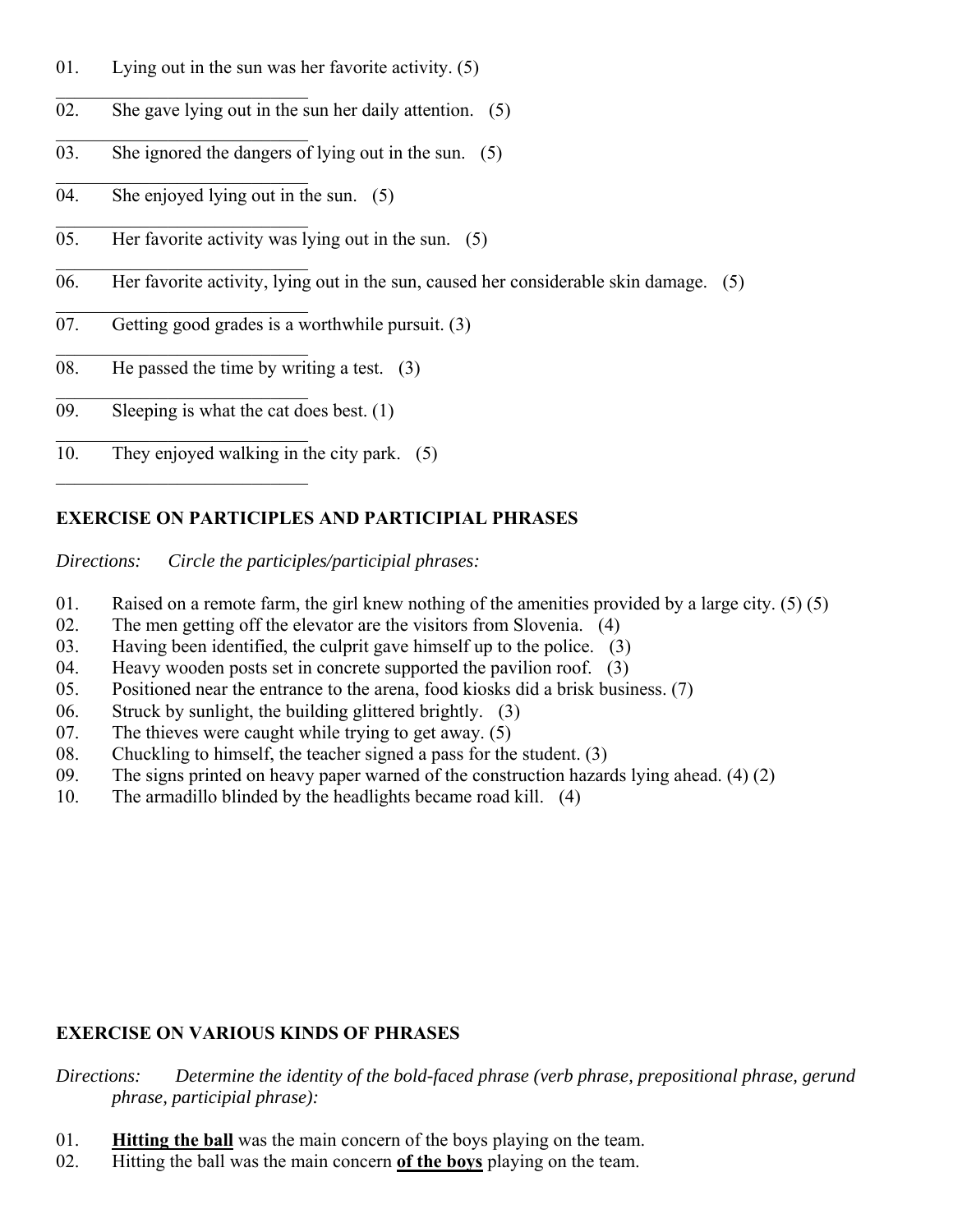- 03. Hitting the ball was the main concern of the boys **playing on the team**.
- 04. His job, **the only income he had**, was ending.
- 05. His job, the only income he had, **was ending**.
- 06. **Completing the patio**, the men working for the contractor sat down and rested for a while.
- 07. Completing the patio, the men **working for the contractor** sat down and rested for a while.
- 08. Completing the patio, the men working for the contractor sat down and rested **for a while**.
- 09. The activity **most enjoyed by the girls** was talking on the phone.
- 10. The activity most enjoyed by the girls was **talking on the phone**.

## **EXERCISE ON VERB PHRASES**

*Directions: Circle the verb phrases:*

- 01. Have you ever been seen at the swimming pool? (3)
- 02. Most of the men had never been to the museum. (2)
- 03. Could they possibly have eaten at that cafe? (3)
- 04. He was typing a test. (2)
- 05. Did any of the students in that class ever finish their work? (2)
- 06. They could not have been going to the store at that hour. (4)
- 07. Can she see the light at the end of the tunnel? (2)
- 08. The light at the end of the tunnel is a train that is speeding toward her.  $(1)(2)$
- 09. The clock was loudly chiming the hour. (2)
- 10. None of them had been warned about the problem. (3)

## **EXERCISE ON PREPOSITIONAL PHRASES**

*Directions: Circle the prepositional phrases:*

- 01. Have you ever been seen at the swimming pool? (1)
- 02. Did any of the students in that class ever finish their work? (2)
- 03. The light at the end of the tunnel is a train that is speeding toward her. (3)
- 04. None of them had been warned about the problem. (2)
- 05. Raised on a remote farm, the girl knew nothing of the amenities provided by a large city. (3)
- 06. Chuckling to himself, the teacher signed a pass for the student. (2)
- 07. Summarize the exchange between Galadriel and Gimli at this point. (2)
- 08. What had Aragorn's intent been before the loss of Gandalf? (2)
- 09. In what order do they proceed to their audience with Celeborn and Galadriel? (3)
- 10. In addition to a lot of his possessions, what had Bilbo lost? (2)

#### **VOCABULARY UTOPIA/SPANISH ARMADA INVASION/THE PRINCE**

*Directions: Match the definition to the word by writing the letter of the definition in front of the word:*

| 01. | abstain     | 06. | astuteness   |
|-----|-------------|-----|--------------|
| 02. | adjust      | 07. | beggary      |
| 03. | appropriate | 08. | commit       |
| 04. | arrogance   | 09. | compensation |
| 05. | assure      |     | confiscation |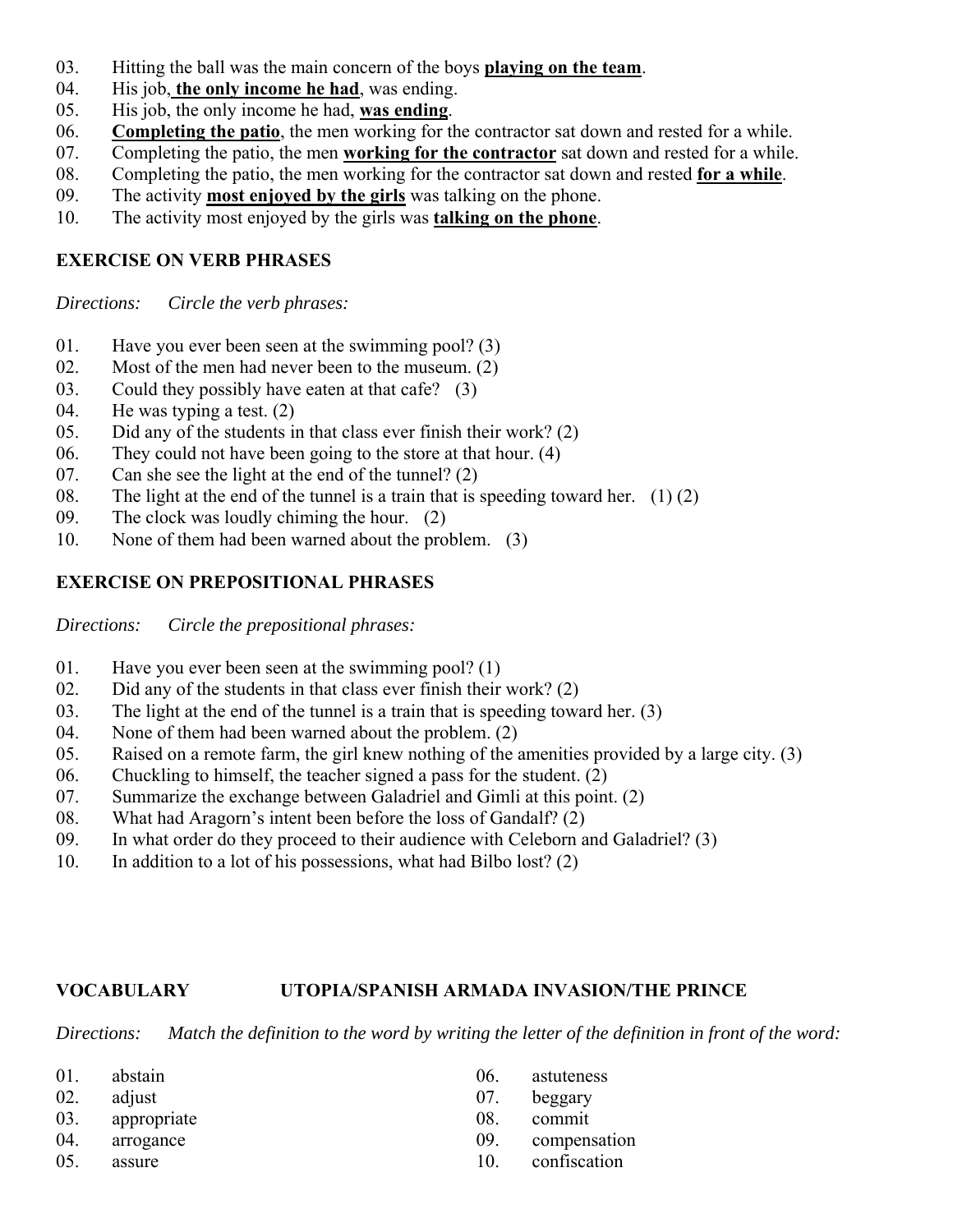| 11.          | consistent                                          | j.         | Thought, judgement, feeling, or attitude         |
|--------------|-----------------------------------------------------|------------|--------------------------------------------------|
| 12.          | deemed                                              | k.         | Indulgence of one's own desires, impulses, etc.  |
| 13.          | despicable                                          | 1.         | Lacking the strength, abilities, etc. for a      |
| 14.          | despise                                             |            | purpose; incapable                               |
| 15.          | dignity                                             | m.         | Overbearing pride or self-importance             |
| 16.          | dissemblers                                         | n.         | Hate; detest; consider contemptible              |
| 17.          | disuse                                              | 0.         | Change so as to fit, conform, or make suitable   |
| 18.          | effeminate                                          | p.         | Incomes                                          |
| 19.          | endeavor                                            | q.         | Harm, damage, or injury, especially as done by   |
| 20.          | fealty                                              | a person   |                                                  |
| 21.          | feeble                                              | r.         | Fact or state of no longer being in use          |
| 22.          | forwardness                                         | S.         | Repayment; payment for services                  |
| 23.          | frivolous                                           | t.         | Breach or infringement of some law, rule, or     |
| 24.          | haughty                                             | right      |                                                  |
| 25.          | humane                                              | u.         | Suitable for a purpose; fit; proper              |
| 26.          | incompetent                                         | V.         | Large numbers; crowds                            |
| 27.          | liberal                                             | W.         | To make known views, ambitions, course of        |
| 28.          | majesty                                             | action     |                                                  |
| 29.          | mischief                                            | X.         | Refreshment of the body or mind; play;           |
| 30.          | multitudes                                          | amusement  |                                                  |
| 31.          | patrimony                                           | y.         | Weak; lacking strength                           |
| 32.          | presumptuous                                        | Z.         | Utter disdain; contempt                          |
| 33.          | profession                                          | aa.        | Readiness; eagerness; promptness                 |
| 34.          | prudent                                             | bb.        | Give confidence to; reassure; declare or promise |
| 35.          | rapine                                              | cc.        | Taking too much for granted; too bold or         |
| 36.          | reckless                                            | forward    |                                                  |
| 37.          | recreation                                          | dd.        | Considered                                       |
| 38.          |                                                     |            | Declaration; avowal; affirmation                 |
|              | reputed                                             | ee.<br>ff. |                                                  |
| 39.          | resign                                              |            | Not restrictive; favoring reform or progress     |
| 40.          | revenues                                            | gg.        | Having the qualities generally ascribed to a     |
| 41.          | safeguard                                           |            | woman; weak; soft                                |
| 42.          | scorn                                               | hh.        | Kind; tender; merciful                           |
| 43.          | scruple                                             | ii.        | Proud; showing great disdain, contempt, or       |
| 44.          | self-indulgence                                     |            | scorn for others                                 |
| 45.          | sentiment                                           | jj.        | Trifling; trivial; of little value or importance |
| 46.          | violation                                           | kk.        | Accounted; supposed to be                        |
| a.           | Careless; heedless; rash                            | 11.        | Careful; cautious; taking due precautions        |
| b.           | Attempt; effort                                     | mm.        | Liars                                            |
| c.           | Contemptible; deserving to be scorned or            | nn.        | Loyalty; faithfulness                            |
| despised     |                                                     | 00.        | The seizing and carrying off by force the        |
| d.           | A seizing for the public treasury                   |            | property of another; plunder                     |
| e.           | Extreme poverty                                     | pp.        | Hesitancy about what is right or correct         |
| f.           | Give up an office, position, or employment          | qq.        | Hold oneself back; voluntarily do without        |
| g.           | Grandeur or stateliness                             | rr.        | Inheritance                                      |
| h.           | Always holding to the same principles or values ss. |            | Cleverness; cunning; slyness                     |
| I.           | High position, rank, or title; degree of worth,     | tt.        | Protect; shelter                                 |
| repute, etc. |                                                     |            |                                                  |

# **STUDY QUESTIONS FOR UTOPIA**

*Directions: Answer the following questions:*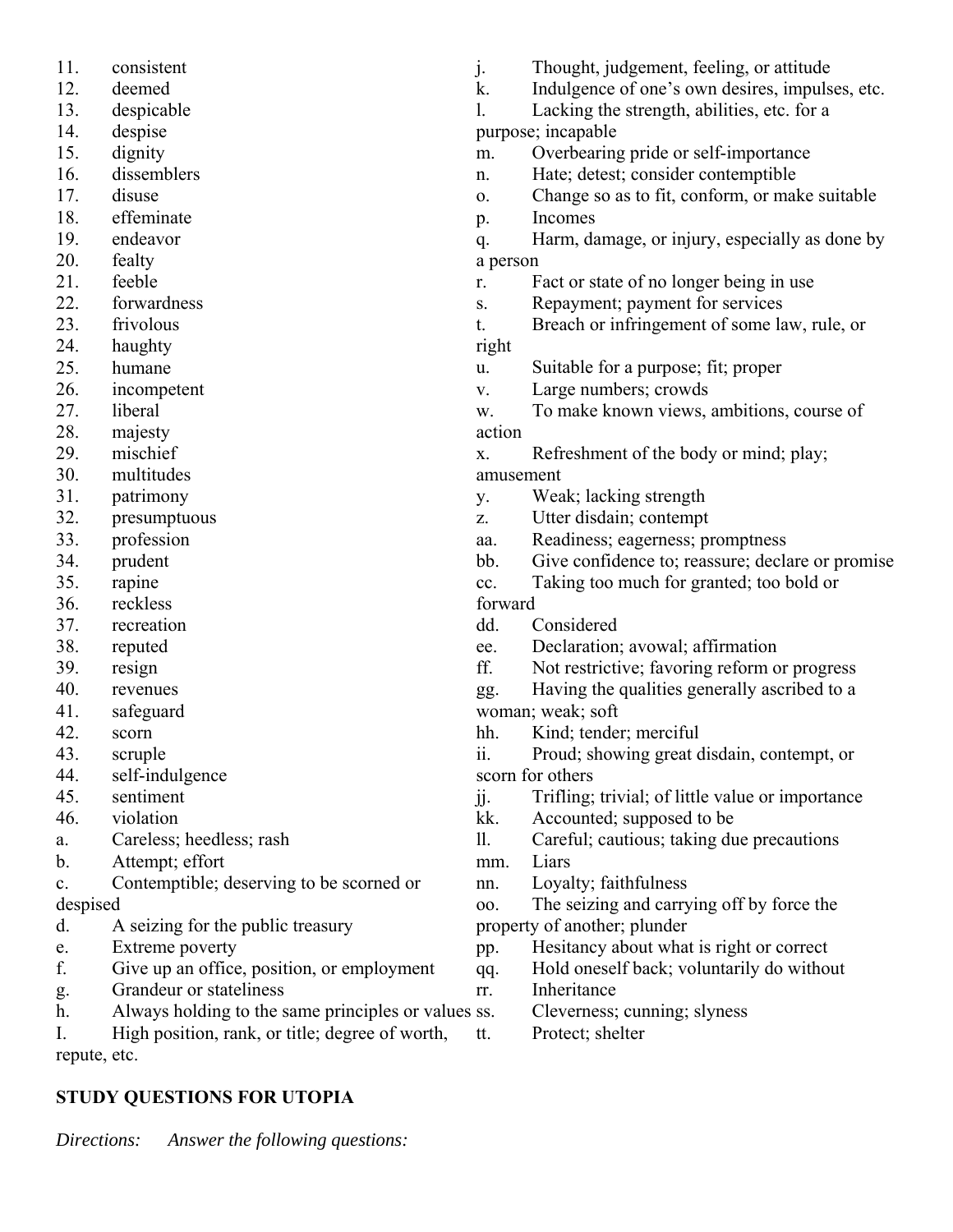- 01. What does Sir Thomas More propose to show in his opening sentence?
- 02. What obligation does this put upon the king?
- 03. Why does More make the statement that he does at the opening of the second paragraph?
- 04. What kind of people are most likely to start a revolution?
- 05. What does More think is most appropriate and most consistent with the dignity of a king?
- 06. To what does he compare a cruel and self-centered ruler in the third paragraph?
- 07. Summarize the duties of a king, according to More, as set forth in the fourth paragraph.
- 08. Are any of these duties and responsibilities considered part of our modern government?

# **STUDY QUESTIONS FOR SPEECH BEFORE THE SPANISH ARMADA INVASION**

- 01. What does Queen Elizabeth I say she has been advised to guard against?
- 02. How does she answer this? In other words, how does she feel about her subjects?
- 03. What three things does she say she is willing to risk her life for?
- 04. What apparently self-disparaging remark does she make about herself?
- 05. What does this reveal about social attitudes of the times?
- 06. What three roles will she fill if war comes?
- 07. What does she promise to do for those who support her?
- 08. What three things on the part of her supporters does she say will gain victory?

# **STUDY QUESTIONS FOR THE PRINCE**

- 01. About what does Machiavelli warn in the closing lines of the first paragraph?
- 02. What must a prince learn to do, according to Machiavelli's second paragraph?
- 03. After contrasting various qualities and vices in a ruler, what does Machiavelli say must be the deciding factor in how a prince acts?
- 04. Why does Machiavelli say that a prince who is cruel may actually be better for his people than one who is tender?
- 05. According to Machiavelli, why is better to be feared than loved if one cannot have both?
- 06. Modern popular belief is that people respond to love and liberality, that they can be rewarded into doing good. Does Machiavelli believe this?
- 07. Does he feel that love and gratitude are more motivating than fear of punishment?
- 08. If a prince makes himself feared to maintain order and prosperity, what must he guard against doing?
- 09. Does Machiavelli feel that cunning and dishonesty are ever justified in a prince? Why or why not?
- 10. What metaphors does Machiavelli employ in the paragraph beginning "A prince being thus......"?
- 11. Why does he say that a prince is not necessarily obliged to keep faith with his subjects?
- 12. Machiavelli praises being merciful, faithful, humane, sincere, and religious. What, however, does he say a prince must be willing to do?
- 13. Does Machiavelli believe that a prince's actions must be in accord with what he says publicly?
- 14. In a few words, summarize what Machiavelli believes is the first and foremost responsibility of a prince?

# **COMPOSITION ASSIGNMENT**

*Directions: Choose one of the following topics. Find information and write a three paragraph essay about it. Word count of the essay should be between 250-350 words.*